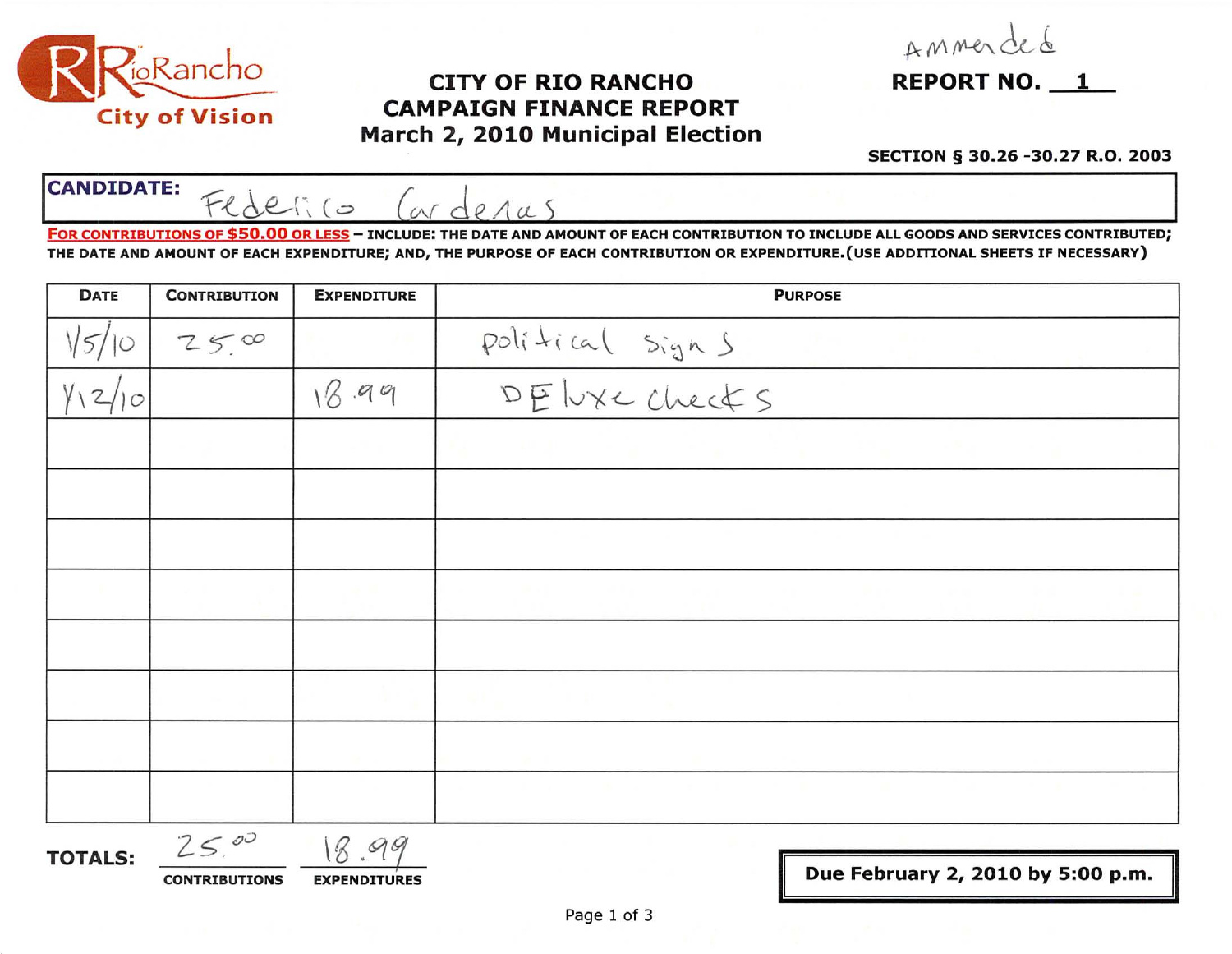

## **CITY OF RIO RANCHO CAMPAIGN REPORT** March 2, 2010 Municipal Election

FOR CONTRIBUTIONS OR EXPENDITURES OF MORE THAN \$50.00 (CUMULATIVE) INCLUDE: THE NAME AND ADDRESS OF THE PERSON OR ENTITY FROM WHOM ANY CUMULATIVE CONTRIBUTION OR EXPENDITURE OF MORE THAN \$50.00 WAS RECEIVED OR MADE; THE DATE AND AMOUNT OF EACH CONTRIBUTION OR EXPENDITURE TO INCLUDE ALL GOODS AND SERVICES CONTRIBUTED; AND, THE PURPOSE OF EACH CONTRIBUTION OR EXPENDITURE. (USE ADDITIONAL SHEETS IF **NECESSARY**)

| <b>DATE</b>         | <b>CONTRIBUTION</b> | <b>EXPENDITURE</b> | <b>NAME/ADDRESS</b>                                 | <b>PURPOSE</b>               |
|---------------------|---------------------|--------------------|-----------------------------------------------------|------------------------------|
| $V$ 5/ $b$          | 400.00              |                    | Federico Carderas<br>$S$ (f cont, Bution            | PJhH<br>$S_1$ 9 $nS$         |
| $\frac{1}{5}$       | 200.00              |                    | Federico Con decos<br>$524$ contabution             | political<br>$S_{19K}$       |
| $Y_14/10$           | 30000               |                    | (a) dera)<br>FLORNCO<br>I contribution<br>$\infty($ | political<br>$S, g \wedge S$ |
| $\sqrt{2}\sqrt{10}$ |                     | 154.17             | Rio Bando Printery<br>408 Frantage RD               | BUSSNESS CATds               |
| $1/2$ $\sqrt{0}$    |                     | 55.80              | City Office Pomeles                                 | Resistation                  |
| $Vz\frac{1}{10}$    |                     | 690.02             | Rio Parcho printing                                 | political signs              |
| $\frac{1}{2}$       | 400.00              |                    | Federico Carderas<br>ontri Bron                     | political Signs              |
|                     |                     |                    |                                                     |                              |
|                     |                     |                    |                                                     |                              |
|                     |                     |                    |                                                     |                              |

TOTAL 1300"

 $399.19$ 

**CONTRIBUTION** 

**EXPENDITURES** 

Due February 2, 2010 by 5:00 p.m.

REPORT NO. 1